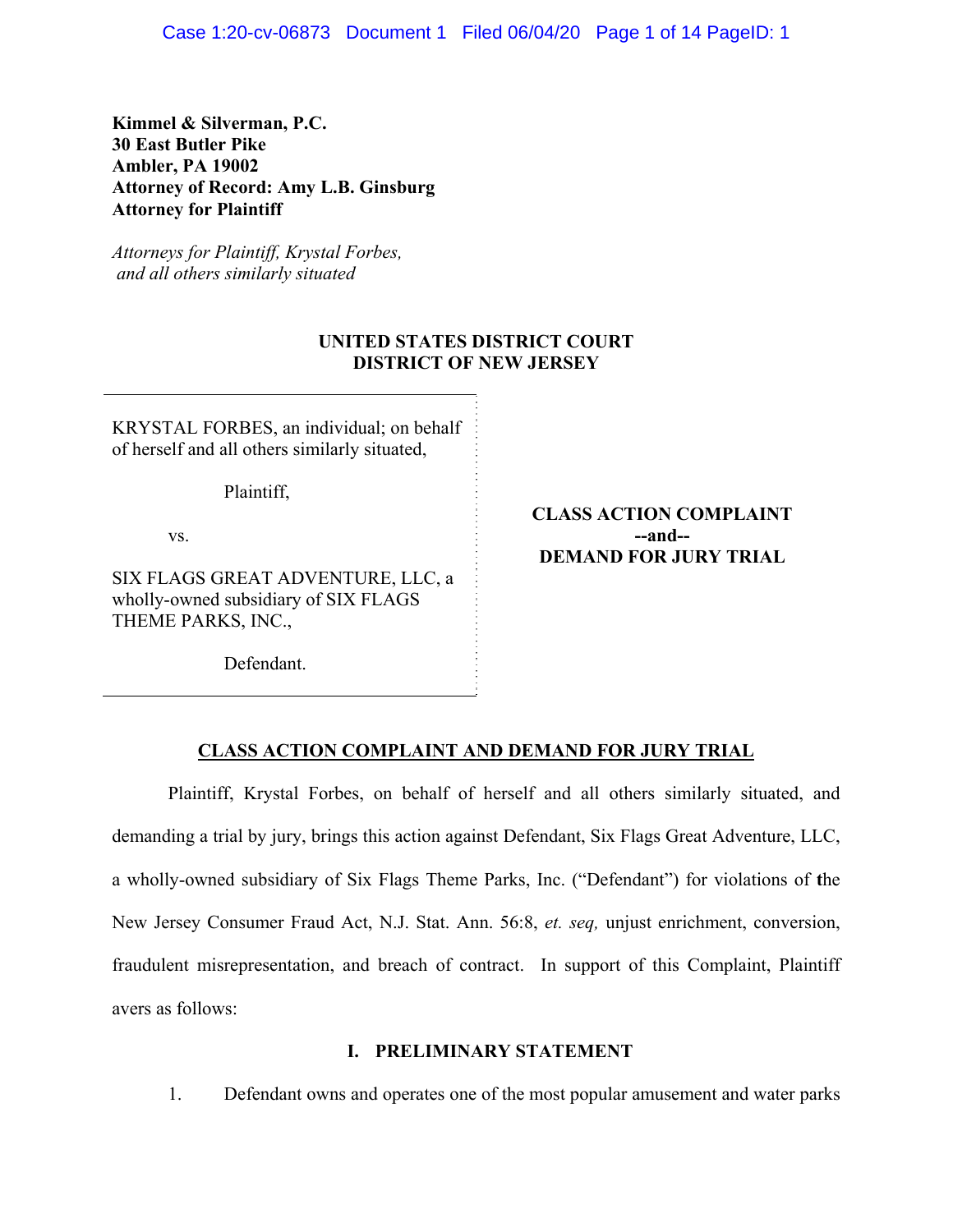## Case 1:20-cv-06873 Document 1 Filed 06/04/20 Page 2 of 14 PageID: 2

in the Northeastern region ("Park").

2. Every year, the Park offers season passes to purchase. As advertised on the Park's

website, a season pass includes the following, among other perks:

- a. 45 rides, shows, and attractions;
- b. Unlimited visits on public operating days;
- c. Admission to "Fright Fest" and "Holiday in Park" events;
- d. Admission to all Six Flags Theme Parks; and
- e. Free tickets for friends on select days

See https://www.sixflags.com/greatadventure/store/tickets (as of 6/3/2020).

3. Defendant charges fees to the consumers for the season pass.

4. Beginning on or about March 2020, the Coronavirus Disease 2019 ("COVID-19")

pandemic caused stay-at-home orders and extreme social distancing restrictions. As a result, many theme parks have had to cease or modify operations.

5. Prior to COVID-19, as stated above, the season pass included unlimited visits on public operating days, including tickets to two holiday theme events at the Park.

6. As a result of COVID-19, the Park is currently closed.

7. However, the Park is making plans to open with modified operations. The modifications include a registration system to visit the Park on certain days, with a limited number of guests allowed each day. Further, all guests are required to wear masks to enter.

8. As a result of these modifications, season pass holders will no longer enjoy unlimited visits to the Park.

9. Despite the changes to its business operations, which include substantially reduced Park access to season ticket holders, Defendant refuses to furnish refunds to those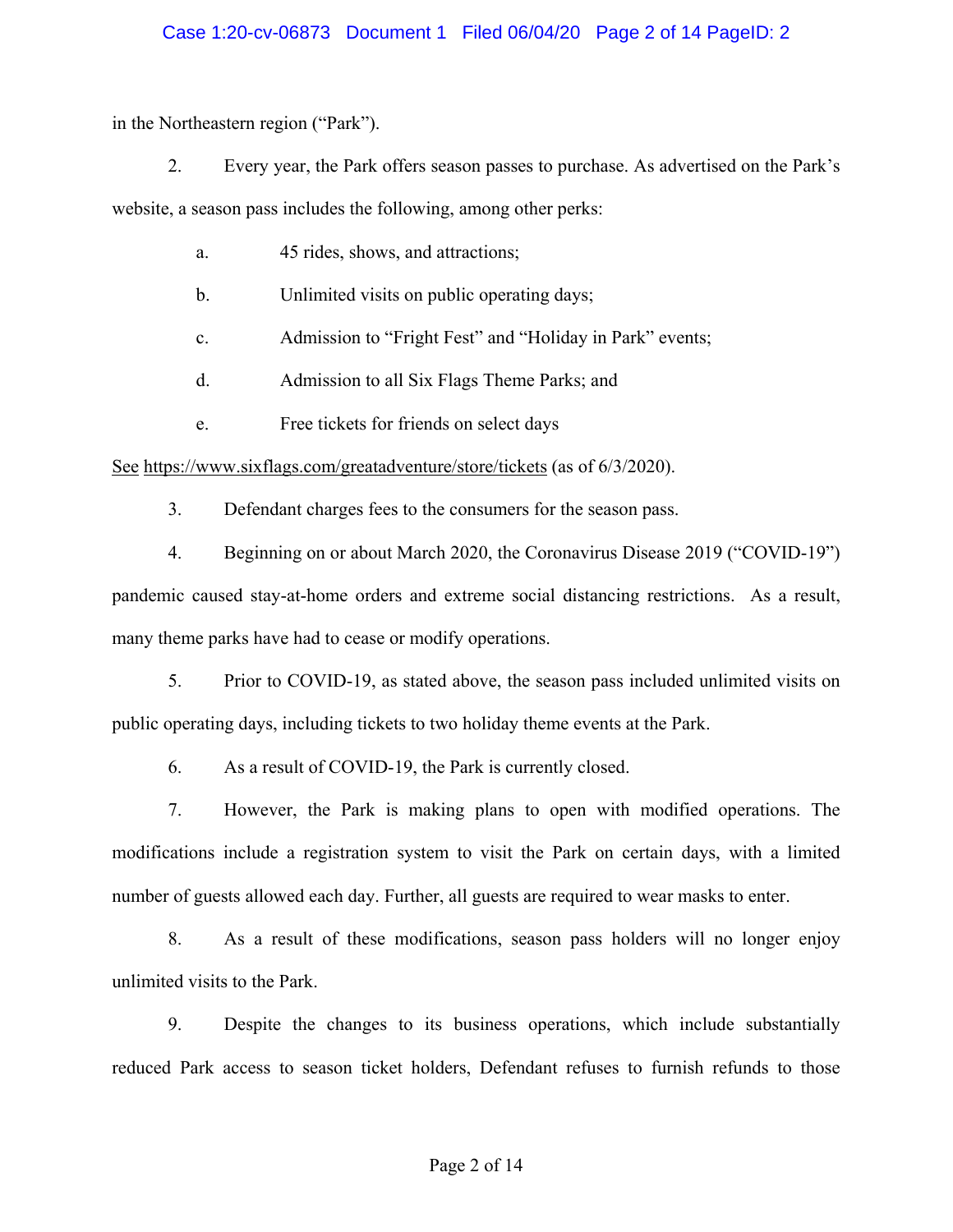#### Case 1:20-cv-06873 Document 1 Filed 06/04/20 Page 3 of 14 PageID: 3

consumers who purchased season tickets before the COVID-19 Pandemic.

10. Defendant's current business operations do not offer the season pass holder the benefits they paid for with the realities of the COVID-19 Pandemic.

11. At a time when over 40 Million Americans are unemployed, Defendant's actions not only fail to deliver to consumers the full scope of their purchase, which would allow them to temporarily escape to enjoy the features of the Park, but deprive them of recovering money that they may need for other uses because of the COVID-19 Pandemic.

12. By conducting itself in the above manner, Defendant has used the COVID-19 Pandemic to give itself a windfall financial benefit in curtailing business operations but not offering refunds to consumers who want one.

13. Season pass holders have been and continue to be deprived of material consideration Defendant promised to deliver but now is unable and/or unwilling to provide.

14. Plaintiff brings this action on behalf of herself and a class of similarly situated individuals who are now restricted in visiting the Park in such a way as to deprive them of the benefit of their bargain, resulting from Defendant's changes in business operations and refusal to issue refunds.

15. Defendant's uniform conduct is equally applicable to the class.

#### **II. JURISDICTION AND VENUE**

16. This Court has subject matter jurisdiction pursuant to 28 U.S.C. § 1332(d)(2)(A), because this case is a class action where the aggregate claims of all members of the proposed Class are in the excess of \$5,000,000.00, exclusive of interest and costs.

17. This Court has personal jurisdiction over Defendant, which regularly conducts business within the State of New Jersey, and thus has significant, continuous, and pervasive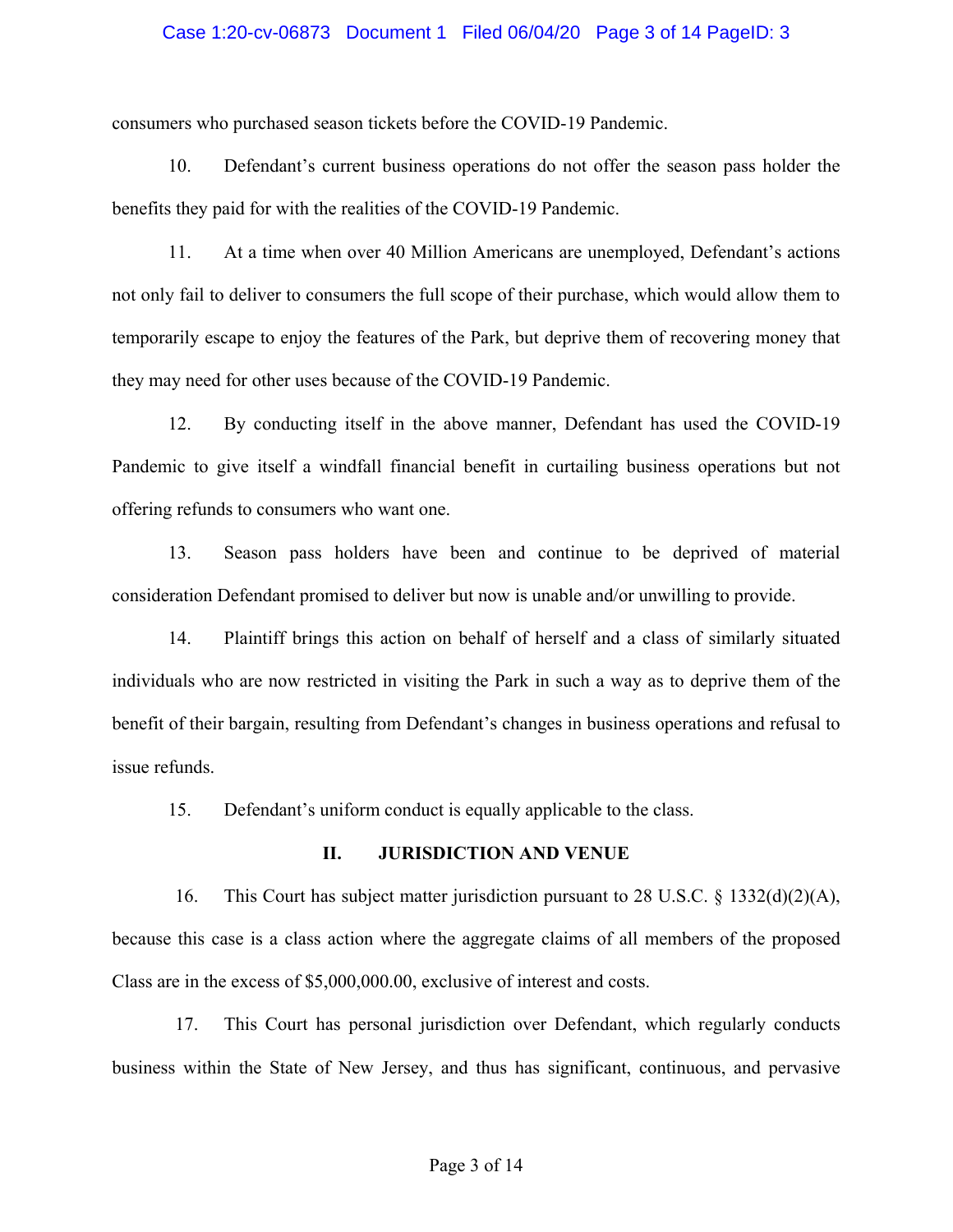#### Case 1:20-cv-06873 Document 1 Filed 06/04/20 Page 4 of 14 PageID: 4

contacts with the State.

18. Venue is proper in this Court pursuant to 28 U.S.C. § 1391(b) because a substantial part of the events giving rise to Plaintiff's claims occurred within this federal judicial district, and Plaintiff suffered the alleged harm in this district.

## **III. PARTIES**

19. Plaintiff, Krystal Forbes, is a citizen and resident of Westampton, Burlington County, New Jersey.

20. Defendant is a limited liability company, and as such, has the citizenship of its Members. See Zambelli Fireworks Mfg., Co. v. Wood, 592 F.3d 412, 419-420 (3rd. Cir. 2010).

21. Defendant is a wholly-owned subsidiary of Six Flags Theme Parks, Inc., a Delaware Corporation, which has its principal place of business located in Grand Prairie, Texas and as such, is a citizen of the States of Delaware and Texas.

#### **IV. FACTS CONCERNING THE PARTIES**

22. On September 28, 2019, Plaintiff bought four (4) season pass tickets with a meal plan for the 2020 park season.

23. The tickets were purchased online through the Defendant's website.

24. Plaintiff was charged \$393.80 for the referenced purchase.

25. After not receiving any updates directly from Defendant regarding use of her season passes during the 2020 season, Plaintiff went on the Park's website where she found new restrictions for season ticket holders.

26. Plaintiff learned that going forward, reservations were necessary to visit the park when it reopened and that visits would be limited by number of guests each day, where before there were no such restrictions or a reservation policy.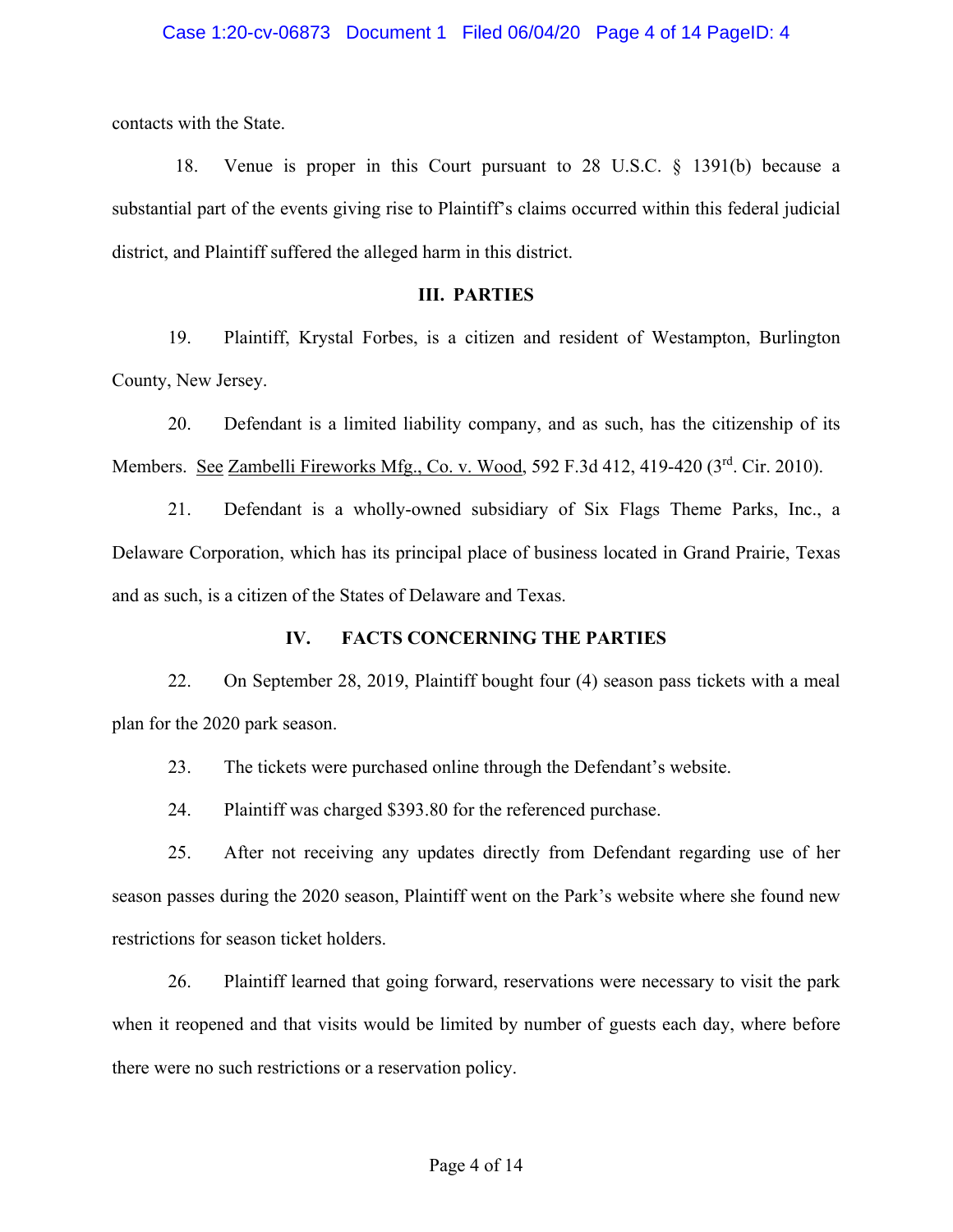#### Case 1:20-cv-06873 Document 1 Filed 06/04/20 Page 5 of 14 PageID: 5

27. Plaintiff also learned that guests would be required to wear face masks.

28. Plaintiff's daughter is asthmatic and therefore cannot wear a face mask for long periods of time, especially in the heat.

29. Further, the policy of a face mask, while reasonable in many circumstances of the COVID-19 Pandemic era, is not a practical safety measure in an amusement park where the attractions and rides make it likely if not certain that the masks will come off or be lost entirely and where food is served and requires masks to be removed to eat. Because of these realities, Plaintiff alleges that the policies Defendant implemented are not reasonable and should have caused a closure of the Park for the season and/or until the COVID-19 Pandemic has ended.

30. Plaintiff reached out to Defendant seeking a full cash refund for her tickets.

31. Plaintiff received an email reply from Defendant that they are "unable" to provide a refund for the 2020 season pass tickets.

32. As a result of Defendant's decisions and new policies, Plaintiff and other season ticket holders have seen the benefits of their purchase materially diluted to such a degree as to make them impractical to use and of little or no practical value whatsoever.

33. Left with no alternative other than to accept what Defendant has dictated under the circumstances, Plaintiff and other similarly-situated individuals seek damages for recovery of the full purchase price of each and every season ticket purchased from Defendant for the 2020 Season.

#### **V. CLASS ALLEGATIONS**

34. Plaintiff brings this claim on behalf of a class, pursuant to Federal Rules of Civil Procedure 23(a),  $(b)(2)$ ,  $b(3)$ .

35. This claim is brought on behalf of a Class consisting of all customers in the State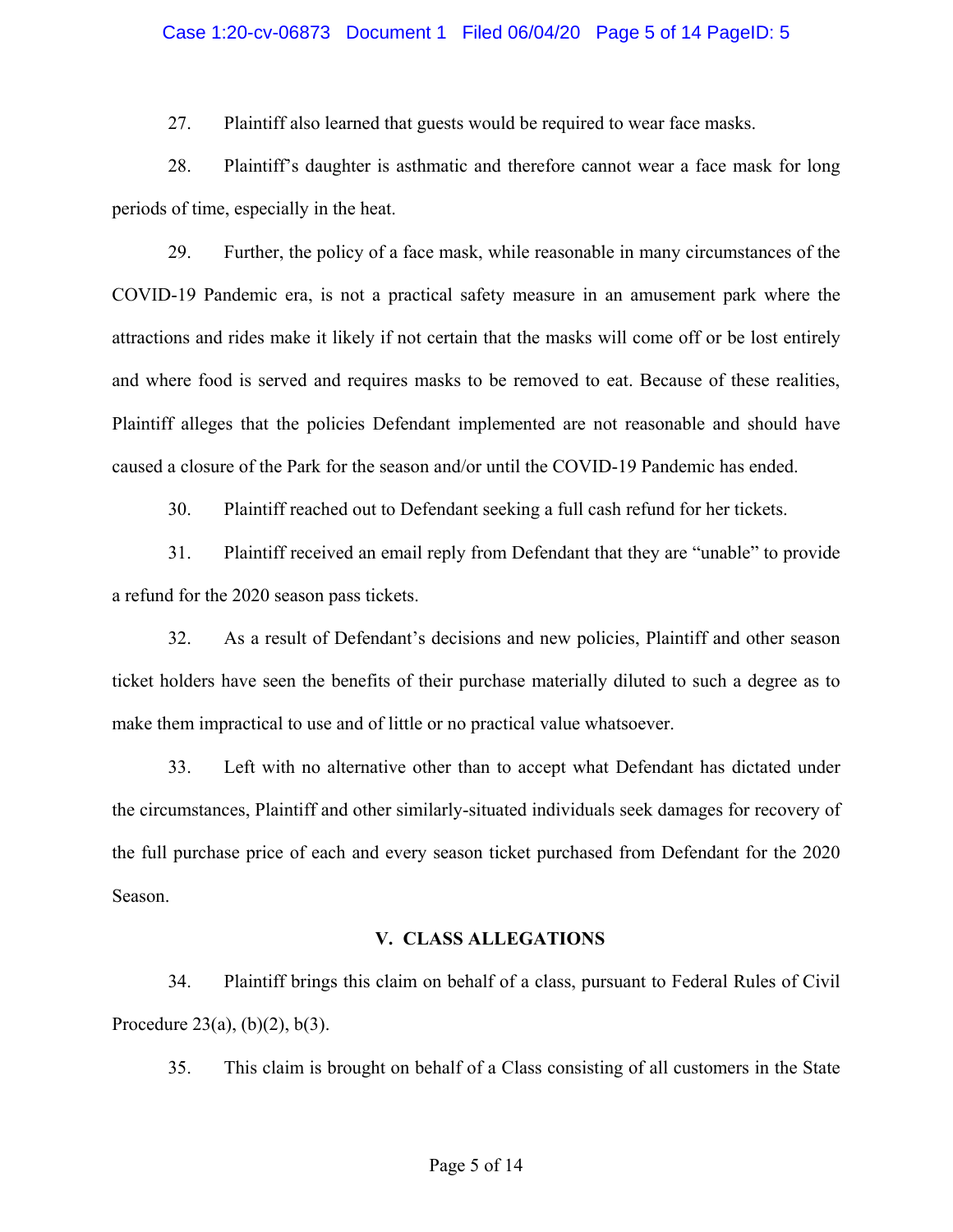#### Case 1:20-cv-06873 Document 1 Filed 06/04/20 Page 6 of 14 PageID: 6

of New Jersey who prior to March 13, 2020, purchased 2020 season pass tickets to Six Flags Great Adventure and have not been provided a refund.

36. Excluded from the Class are the Defendant, the officers and directors of the Defendant at all relevant times, members of the Defendant's immediate families and their legal representatives, heirs, successors, or assigns, and any entity in which Defendant has or had a controlling interest.

37. Plaintiff reserves the right to amend or modify the Class definition with greater specificity or further division into subclasses or limitations to particular issues, as discovery and the orders of this Court warrant.

38. The identities of all class members are readily ascertainable from the Defendant's records.

39. Plaintiff's claims are typical of the class members, as all are based on the same facts and legal theories.

40. Plaintiff will fairly and adequately protect the interests of the Class defined in this complaint. Plaintiff has retained counsel with experience in handling consumer lawsuits, complex legal issues, and class actions, and neither the Plaintiff nor her attorneys have any interests which might cause them not to vigorously pursue this action.

41. This action has been brought, and may properly be maintained, as a class action pursuant to the provisions of Rule 23 of the Federal Rules of Civil Procedure because there is a well-defined community interest in the litigation:

> a. Numerosity: Under Rule  $23(a)(1)$ , Class Members are so numerous and geographically dispersed that their individual joinder of all Class Members is impracticable. The total number of members of the proposed Class is greater than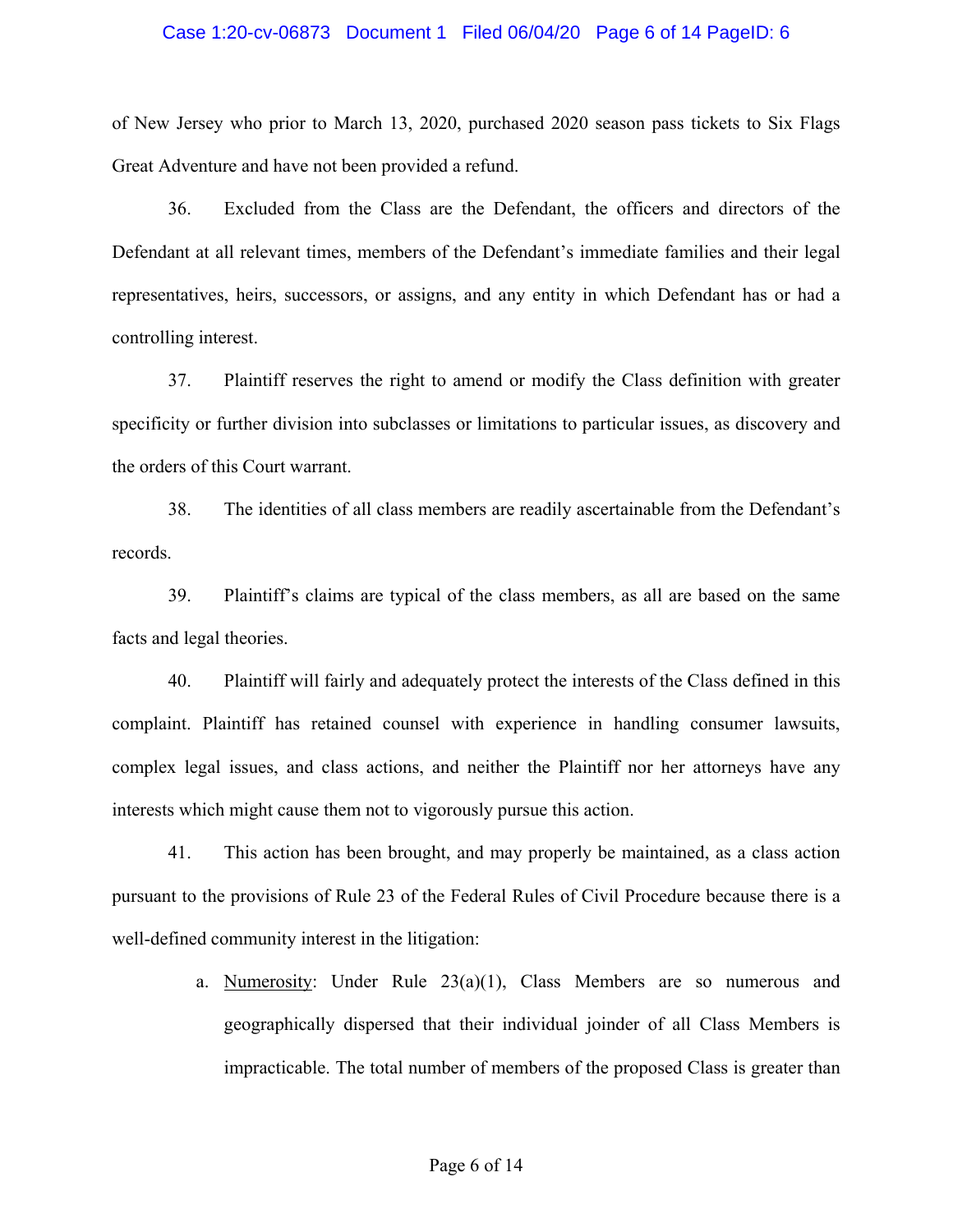100 and exceeds the number required for jurisdiction under 28 U.S.C. §  $1332(d)(2)$  and  $(d)(5)(B)$ . Given the popularity of the Park and the volume of season ticket holders, that number greatly exceeds the number to make joinder possible. Class Members may be notified of the pendency of this action by recognized, Court-approved notice dissemination methods, which may include U.S. Mail, electronic mail, Internet postings, and/or published notice.

- b. Common Questions Predominate: Common questions of law and fact exist to all Class Members and predominate over questions affecting only individual Class members. Common legal and factual questions include but are not limited to, whether Defendant has refused to offer refunds and whether it has breached its contract with its customers or otherwise acted unlawfully.
- c. Typicality: The claims of the named Plaintiff are typical of the claims of the Class in that the named Plaintiff was charged fees and suffered losses. Plaintiff and all Class Members have claims arising out of the Defendant's common uniform course of conduct complained of herein.
- d. Adequacy: Plaintiff will fairly and adequately protect the interests of the class members insofar as Plaintiff has no interests that are averse to the absent class members. Plaintiff is committed to vigorously litigating this matter. Plaintiff has also retained counsel experienced in handling consumer lawsuits, complex legal issues, and class actions. Neither the Plaintiff nor his counsel have any interests which might cause them not to vigorously pursue this class action lawsuit.
- e. Superiority: The class mechanism is superior to other available means for the fair and efficient adjudication of the claims of the Class Members. Each individual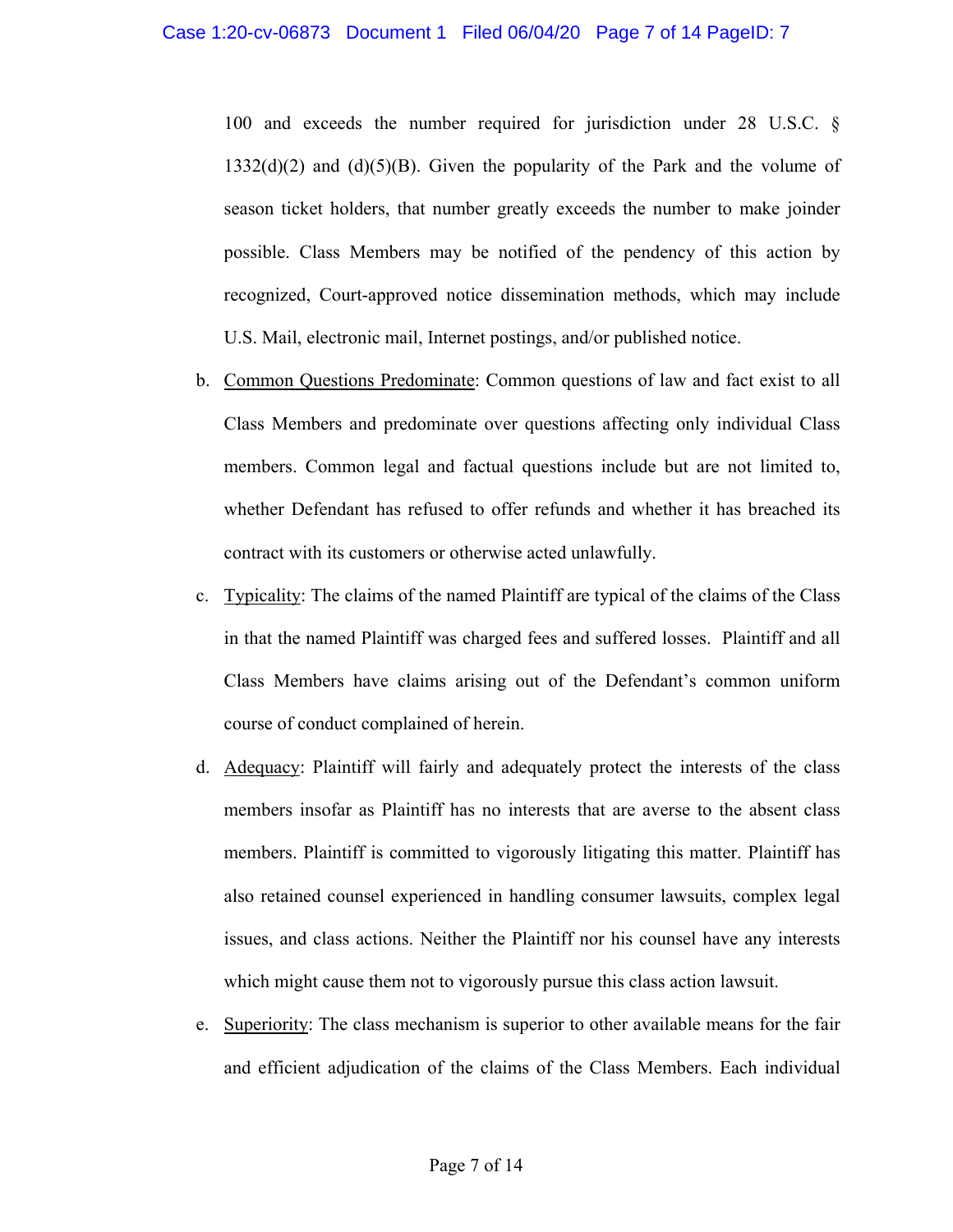## Case 1:20-cv-06873 Document 1 Filed 06/04/20 Page 8 of 14 PageID: 8

Class member may lack the resources to undergo the burden and expense of individual prosecution of the complex and extensive litigation necessary to establish Defendant's liability. Individualized litigation increases the delay and expense to all parties and multiplies the burden on the judicial system presented by the complex legal and factual issues of this case. Individualized litigation also presents a potential for inconsistent and contradictory judgements. In contrast, the class action device presents far fewer management difficulties and provides the benefits of single adjudication, economy of scale, and comprehensive supervision by a single court on the issue of Defendant's liability. Class treatment of the liability issues will ensure that all claims and claimants are before this Court for consistent adjudication of the liability issues.

42. Certification of a class under Rule 23(b)(3) of the Federal Rules of Civil Procedure is also appropriate in that the questions of law and fact common to members of the Class predominate over any questions affecting an individual member, and a class action is superior to other available methods for the fair and efficient adjudication of the controversy.

43. Based on discovery and further investigation, Plaintiff may, in addition to moving for class certification, use modified definitions of the class, class claims, and the class period, and/or seek class certification only as to particular issues as permitted under Fed. R. Civ. P.  $23(c)(4)$ . Such modified definitions may be more expansive to include consumers excluded from the foregoing definitions.

## **VI. FIRST CAUSE OF ACTION VIOLATIONS OF THE NEW JERSEY CONSUMER FRAUD ACT, N.J. STAT. ANN. § 56:8,** *et seq.*

44. Plaintiff restates, re-alleges, and incorporates herein by reference the preceding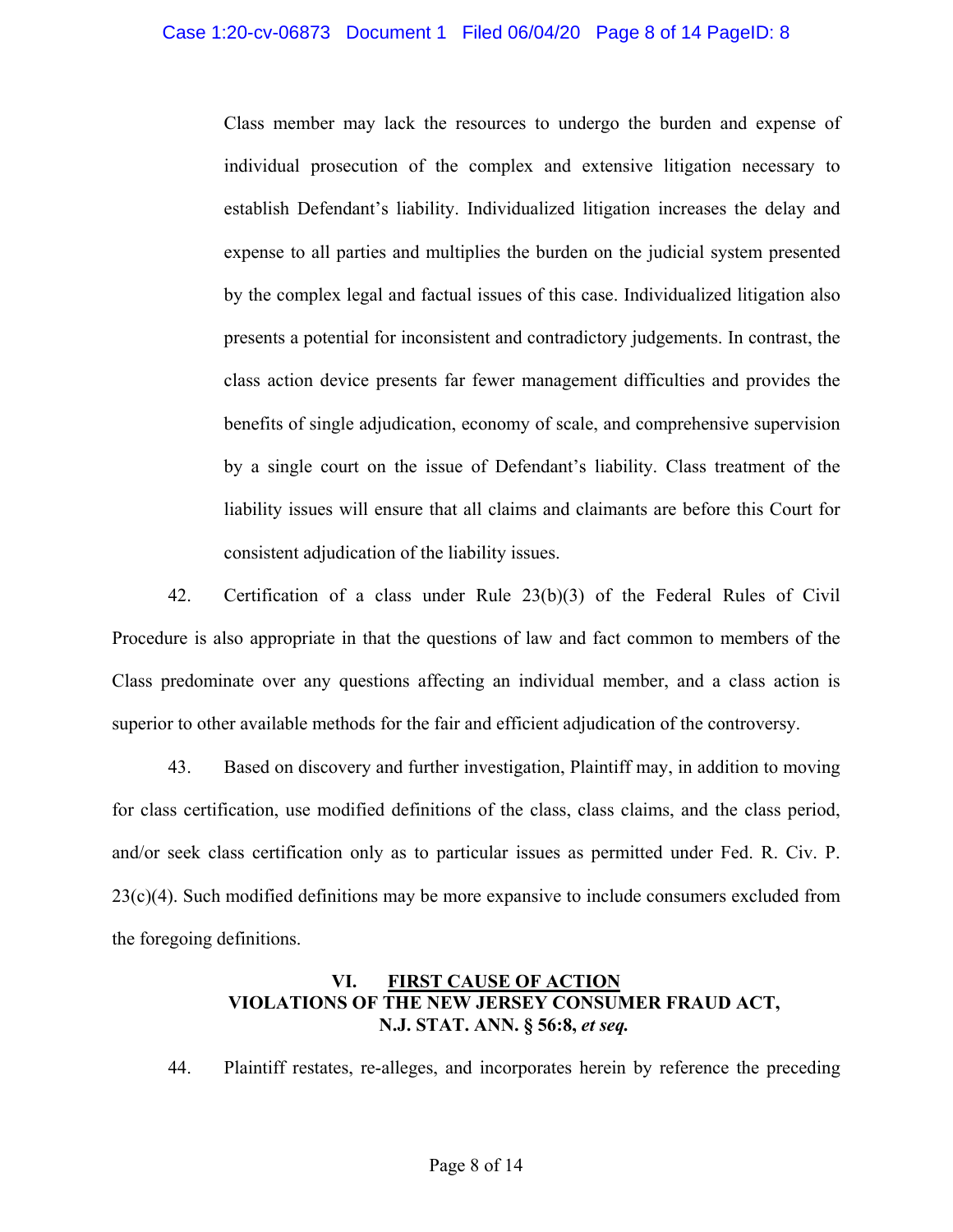#### Case 1:20-cv-06873 Document 1 Filed 06/04/20 Page 9 of 14 PageID: 9

paragraphs as though the same were fully set forth herein.

45. Plaintiff brings this claim individually and on behalf of the members of the proposed Class against Defendant.

46. Defendant made intentional misrepresentations to Plaintiff and the Class Members regarding the benefits they would receive from the purchase of season ticket passes to the Park and their ability to receive a fund.

47. Said misrepresentation by Defendant was an unconscionable consumer practice.

48. Plaintiff and the Class Members reasonably relied on Defendant's intentional misrepresentations.

49. Defendant's representations proximately caused damage to Plaintiff and the Class Members.

50. By misrepresenting that Plaintiff and the Class Members were only entitled to refunds or limited use of their tickets when it could not provide the benefits promised, Defendant financially damaged Plaintiff and members of the Class.

51. The actions of Defendant entitle Plaintiff and other Class Members to a full refund of all consideration paid, plus interest and attorney fees and costs.

52. Further, as a result of the foregoing, Plaintiff and Class Members suffered and will continue to suffer ascertainable losses and other damages as described in detail in paragraphs 18 through 28 of this Class Action Complaint, and are entitled to treble damages as provided by N.J.S.A. § 56:18-19.

#### **VII. SECOND CAUSE OF ACTION BREACH OF CONTRACT**

53. Plaintiff restates, re-alleges, and incorporates herein by reference the preceding paragraphs as though the same were fully set forth herein.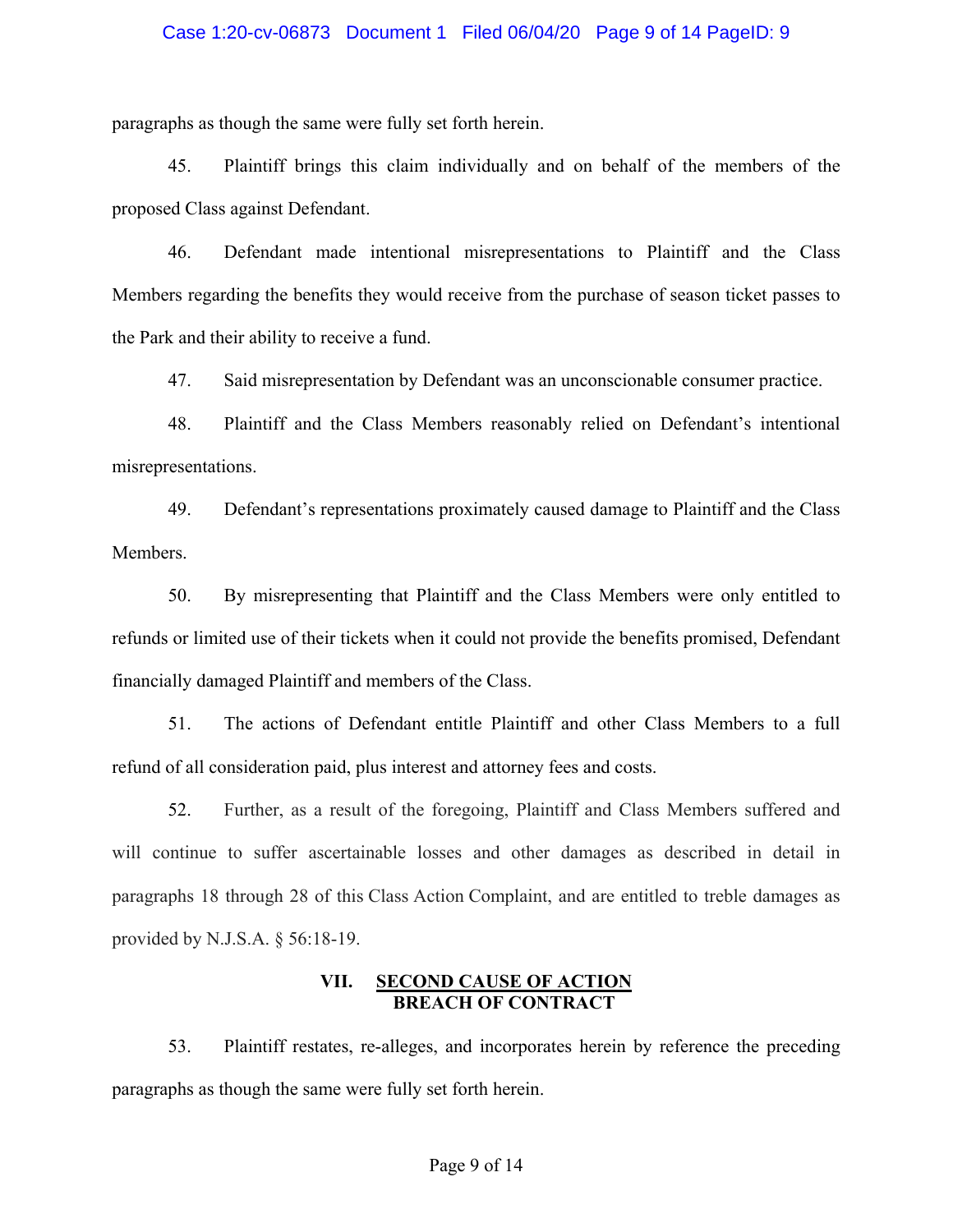#### Case 1:20-cv-06873 Document 1 Filed 06/04/20 Page 10 of 14 PageID: 10

54. Plaintiff brings this claim individually and on behalf of the members of the proposed Class against Defendant.

55. Defendant and Class Members, including Plaintiff, entered into valid contracts for Defendant with respect to purchases made of Defendant's website.

56. Defendant's services carried with it the obligation to provide unlimited passes to the park, tickets to holiday themed events at the Park, and did not require guests to wear face masks to enter the park.

57. Plaintiff and the Class Members purchased season passes for use at Defendant's Parks in reliance that they would be able to reap the benefits as advertised, without restriction.

58. Defendant breached its obligations owed to Plaintiff and Class Members by failing after-the-fact to provide a full refund due to the restrictions above as a result of the COVID-19 Pandemic.

59. As a result of Defendant's failure to perform the contract, Plaintiff and other Class Members have been damaged and did not receive the paid for benefits, refund, and/or performance to which they each and all were entitled.

60. As a result, Plaintiff and the Class Members are entitled to fair compensation in the form of full refunds for all tickets, fees, taxes, and interest that Defendant charged and/or collected.

## **VIII. THIRD CAUSE OF ACTION UNJUST ENRICHMENT**

61. Plaintiff restates, re-alleges, and incorporates herein by reference the preceding paragraphs as though the same were fully set forth herein.

62. Plaintiff brings this claim individually and on behalf of the members of the proposed Class against Defendant.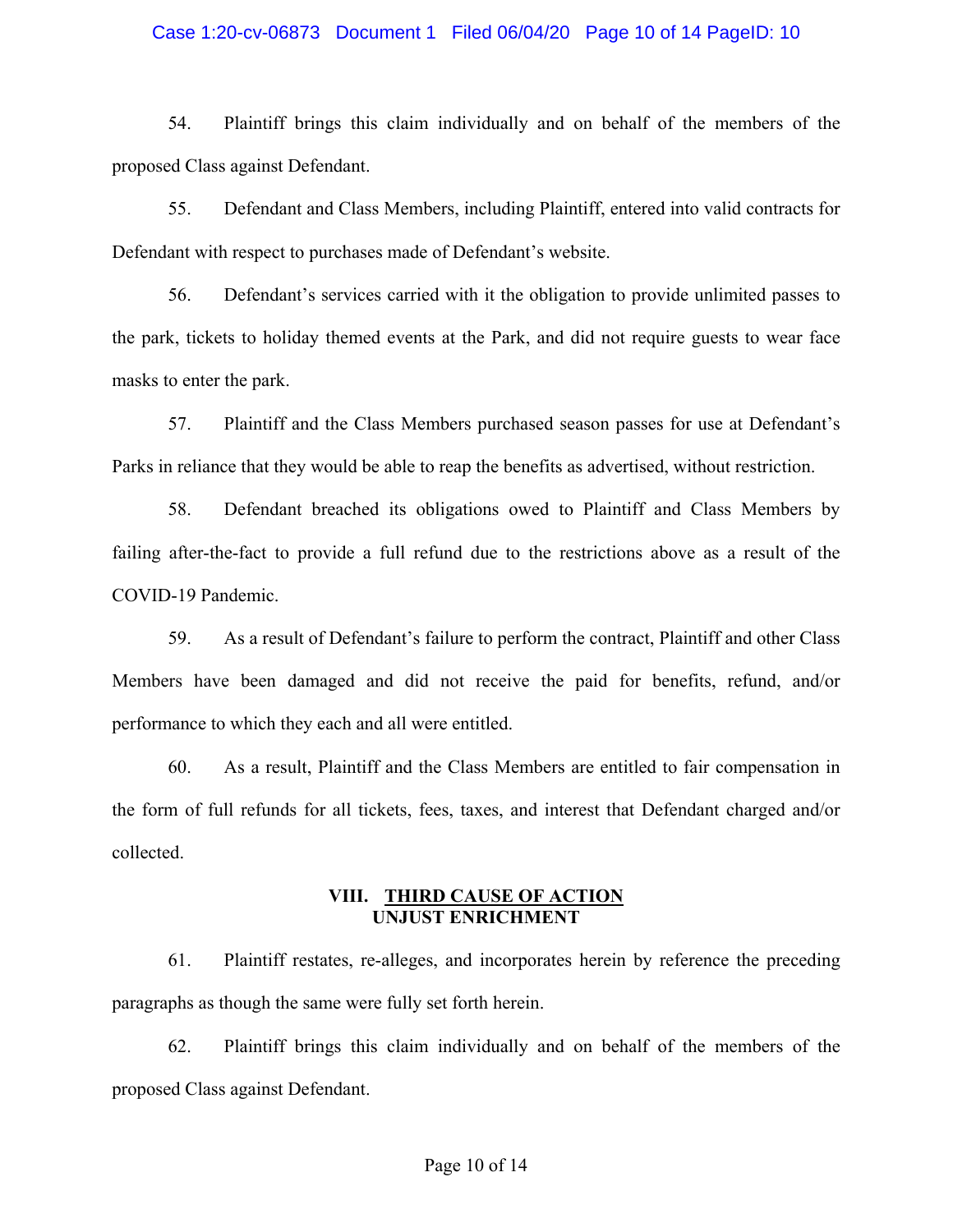#### Case 1:20-cv-06873 Document 1 Filed 06/04/20 Page 11 of 14 PageID: 11

63. Defendant has benefitted from its unlawful acts by retaining the payments used to purchase tickets which cannot be used in their entirety. Retentions of those monies under these circumstances is unjust and inequitable.

64. Because Defendant's retention of the non-gratuitous benefits conferred by Plaintiff and other members of this Class is unjust and inequitable, Defendant must pay restitution to Plaintiff and members of the Class for their unjust enrichment, as ordered by the Court.

## **IX. FOURTH CAUSE OF ACTION CONVERSION**

65. Plaintiff restates, re-alleges, and incorporates herein by reference the preceding paragraphs as though the same were fully set forth herein.

66. Plaintiff brings this claim individually and on behalf of the members of the proposed Class against Defendant.

67. Defendant had wrongfully exercised control over and/or intentionally interfered with the rights of Plaintiff and members of the class as customers cannot fully use the season pass tickets they purchased while Defendant has unlawfully retained the monies Plaintiff and the Class Members paid for the season pass tickets.

68. Defendant deprived Plaintiff and the other members of the Class of the value they paid for the season pass tickets as well as their right to a refund.

69. Plaintiff and members of the Class have requested and/or demanded that Defendant issue refunds.

70. This interference with the rights and services for which Plaintiff and the members of the Class paid damaged Plaintiff and the members of the Class, in that they purchased tickets, and, as such, Defendant has deprived Plaintiff and members of the Class of the right to their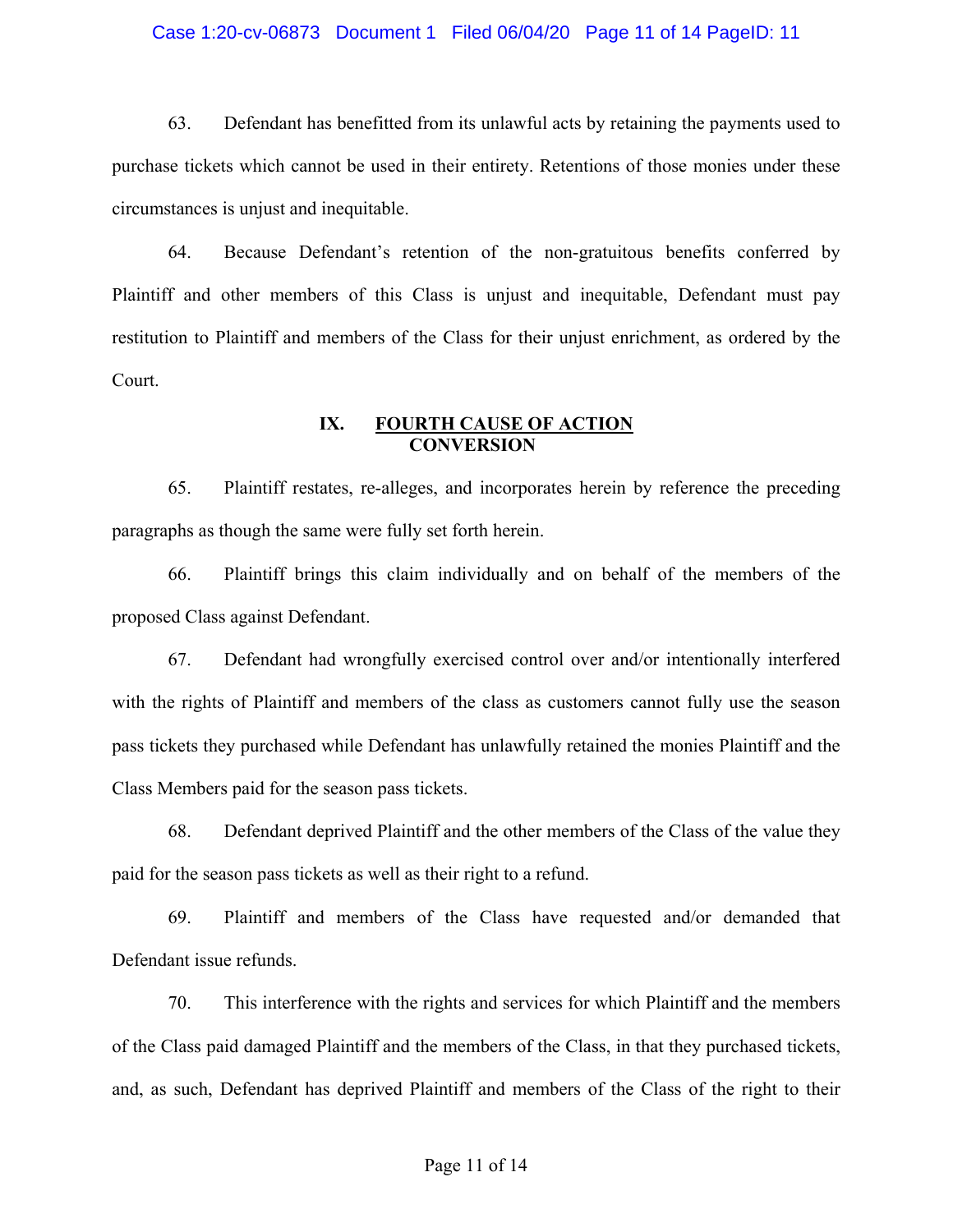## Case 1:20-cv-06873 Document 1 Filed 06/04/20 Page 12 of 14 PageID: 12

property, in this case, the amounts paid for tickets.

71. Plaintiff and members of the Class are entitled to a refund of the full amount paid for tickets.

## **X. FIFTH CAUSE OF ACTION NEGLIGENT MISREPRESENTATION**

72. Plaintiff restates, re-alleges, and incorporates herein by reference the preceding paragraphs as though the same were fully set forth herein.

73. Plaintiff brings this claim individually and on behalf of the members of the proposed Class against Defendant.

74. Defendant represented to Plaintiff and Class Members that if they purchased season ticket passes, they would be entitled to the benefits as previously outlined.

75. Defendant's representation was not true.

76. Even if Defendant believed that the representation was true, it had no reasonable grounds for believing it was true when they made it given the potential for widespread closures and modifications for any number of foreseeable circumstances.

77. Defendant intended that Plaintiff and the Class Members would rely on their representations so they would purchase season pass tickets.

78. Plaintiff and the Class Members reasonably relied on Defendant's representations in using and making purchases.

79. As a result, Defendant financially harmed Plaintiff and Class Members, causing damages.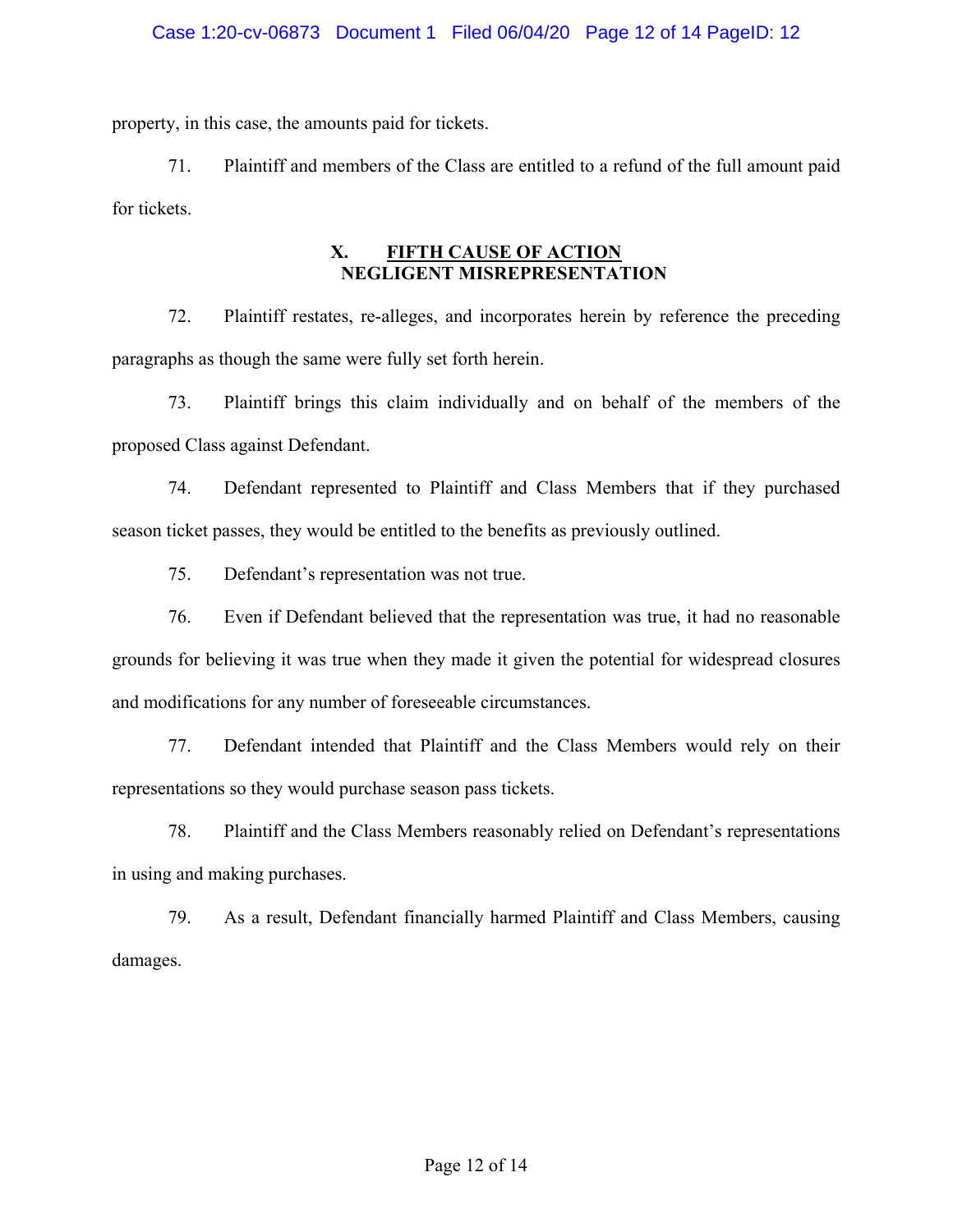Case 1:20-cv-06873 Document 1 Filed 06/04/20 Page 13 of 14 PageID: 13

## **PRAYER FOR RELIEF**

WHEREFORE, Plaintiff and the Class Members request that the Court enter and order or judgment against Defendant including:

- 1) A certification of the action as a class action under Rules 23(b)(2) and 23(b)(3) of the Federal Rules of Civil Procedure, appointment of Plaintiff as Class Representative, and appointment of his counsel as Class Counsel;
- 2) Damages and refunds in the amount of all consideration paid, in cash, for tickets purchased through Defendant;
- 3) Actual damages, statutory damages, punitive or treble damages, and such other relief as provided by the statutes cited;
- 4) Pre-judgement and post-judgement interest on such monetary relief;
- 5) Injunctive relief, including an order enjoining Defendant from retaining refunds for all season pass tickets;
- 6) The cost of bringing this suit, including reasonable attorney's fees; and
- 7) All other relief to which Plaintiff and members of the Class may be entitled by law or in equity.

# **JURY DEMAND**

Plaintiff hereby demands that this case be tried before a Jury.

# **CERTIFICATION PURSUANT TO L. CIV. R. 11.2**

I hereby certify pursuant to Local Civil Rule 11.2 that this matter in controversy is not the subject of any other action pending in any court, arbitration or administrative proceeding.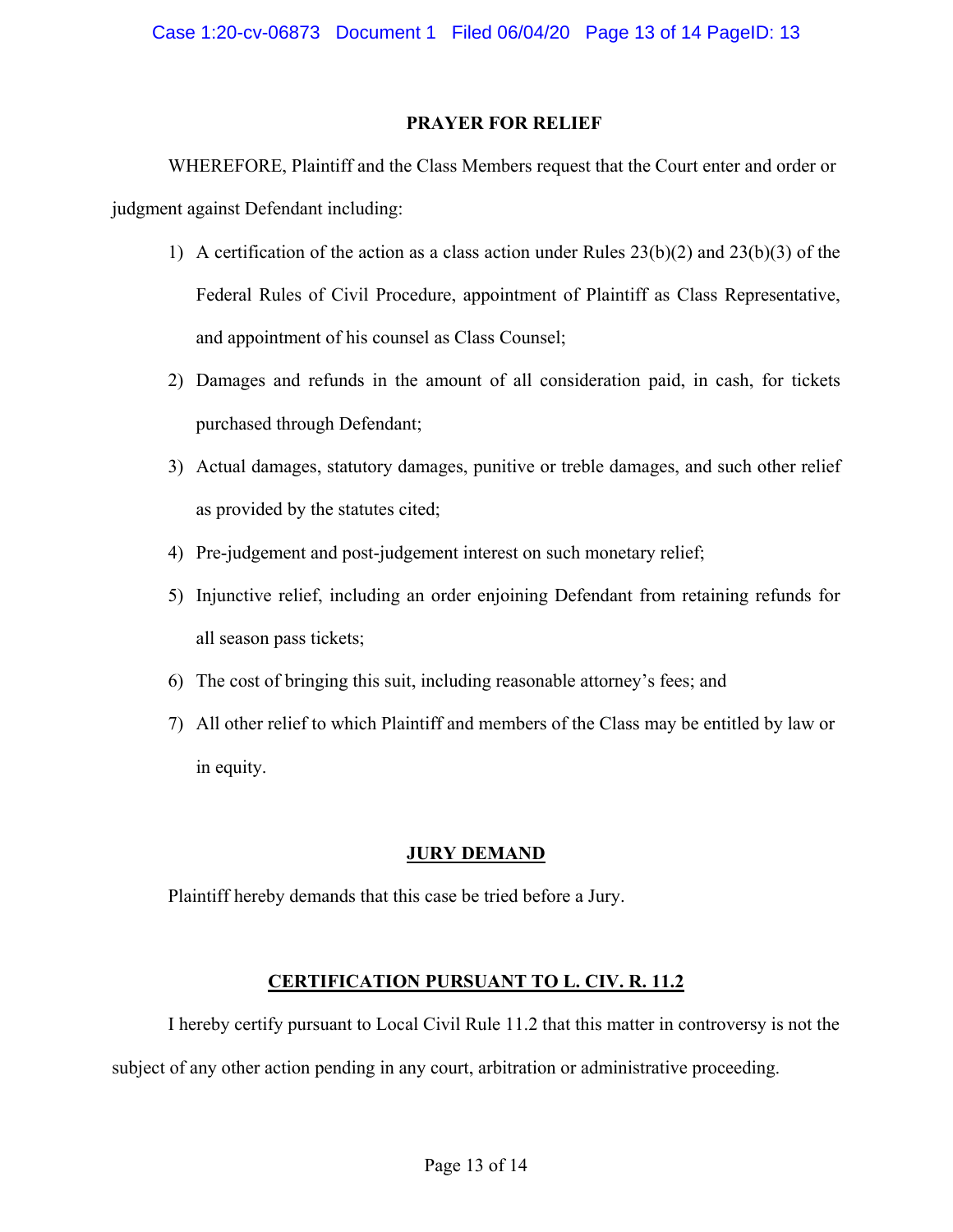Dated: 6/4/2020

 $\overline{\phantom{a}}$ 

By: <u>/s/ Amy L. B. Ginsburg</u>

*Amy L. B. Ginsburg, Esq.*  Kimmel & Silverman, P.C. 30 East Butler Pike Ambler, PA 19002 Telephone: 215-540-8888 Email: teamkimmel@creditlaw.com

*Attorneys for Plaintiff, Krystal Forbes, and all others similarly situated*